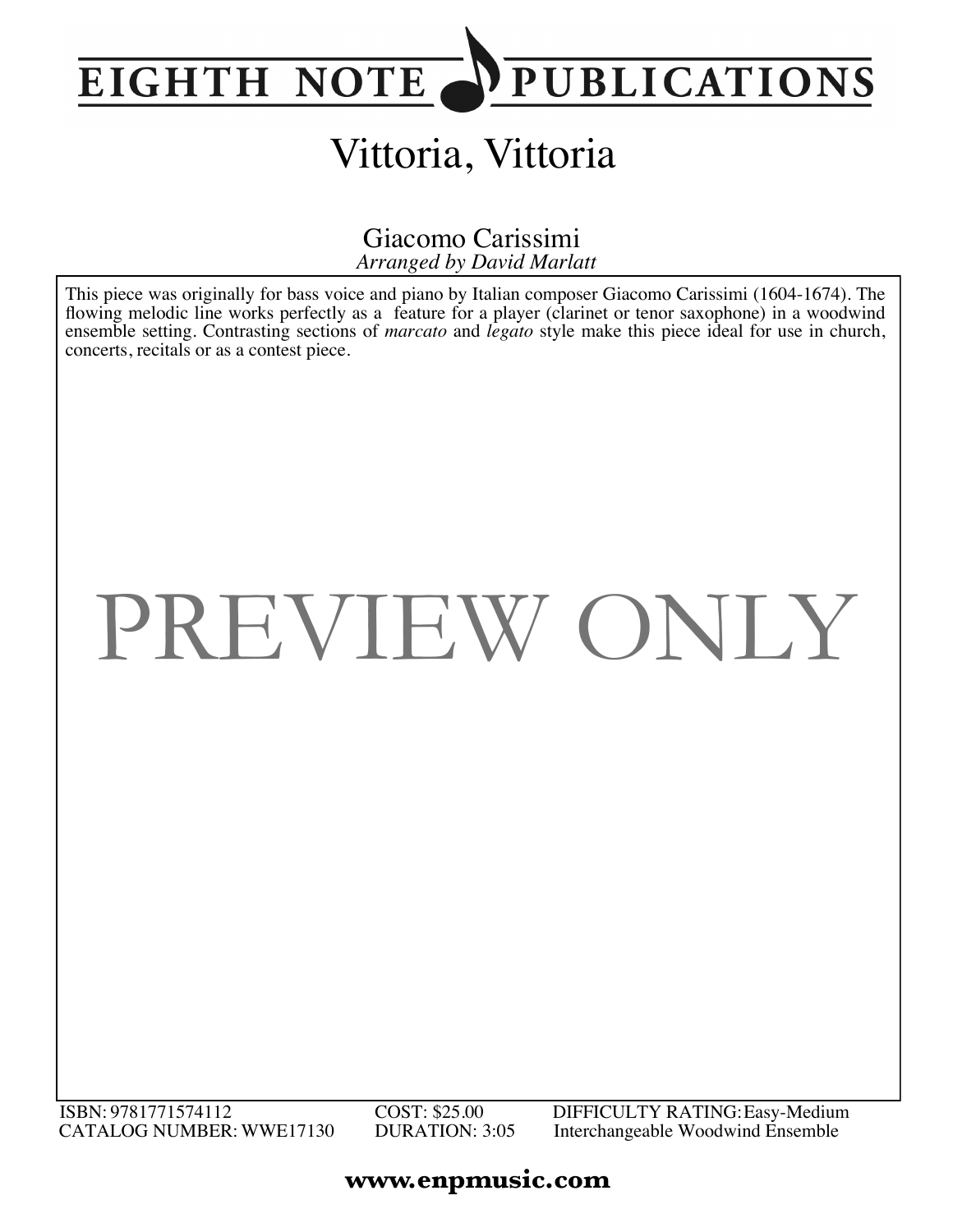#### VITTORIA, VITTORIA



© 2017 **EIGHTH NOTE PUBLICATIONS** www.enpmusic.com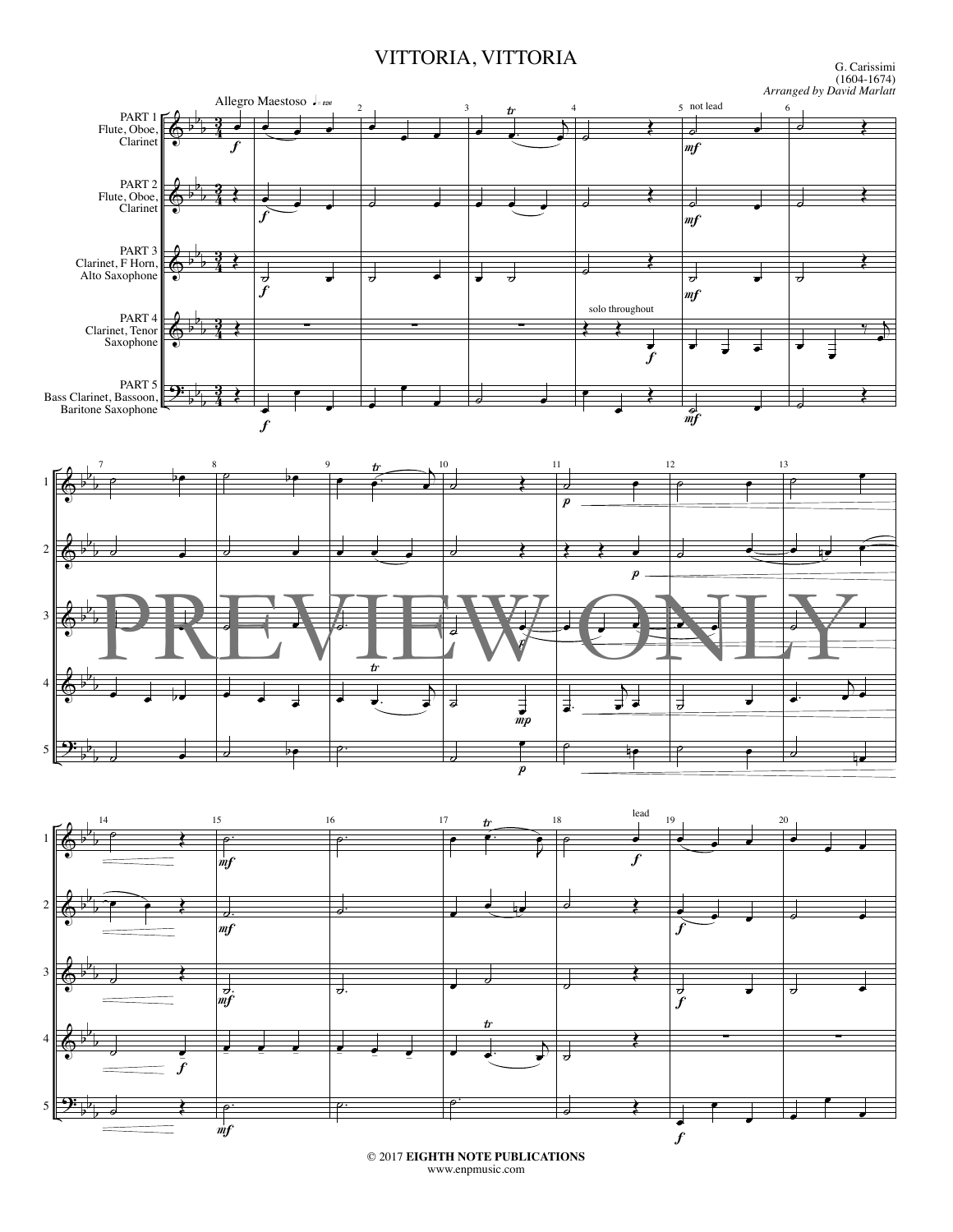





VITTORIA, VITTORIA pg. 2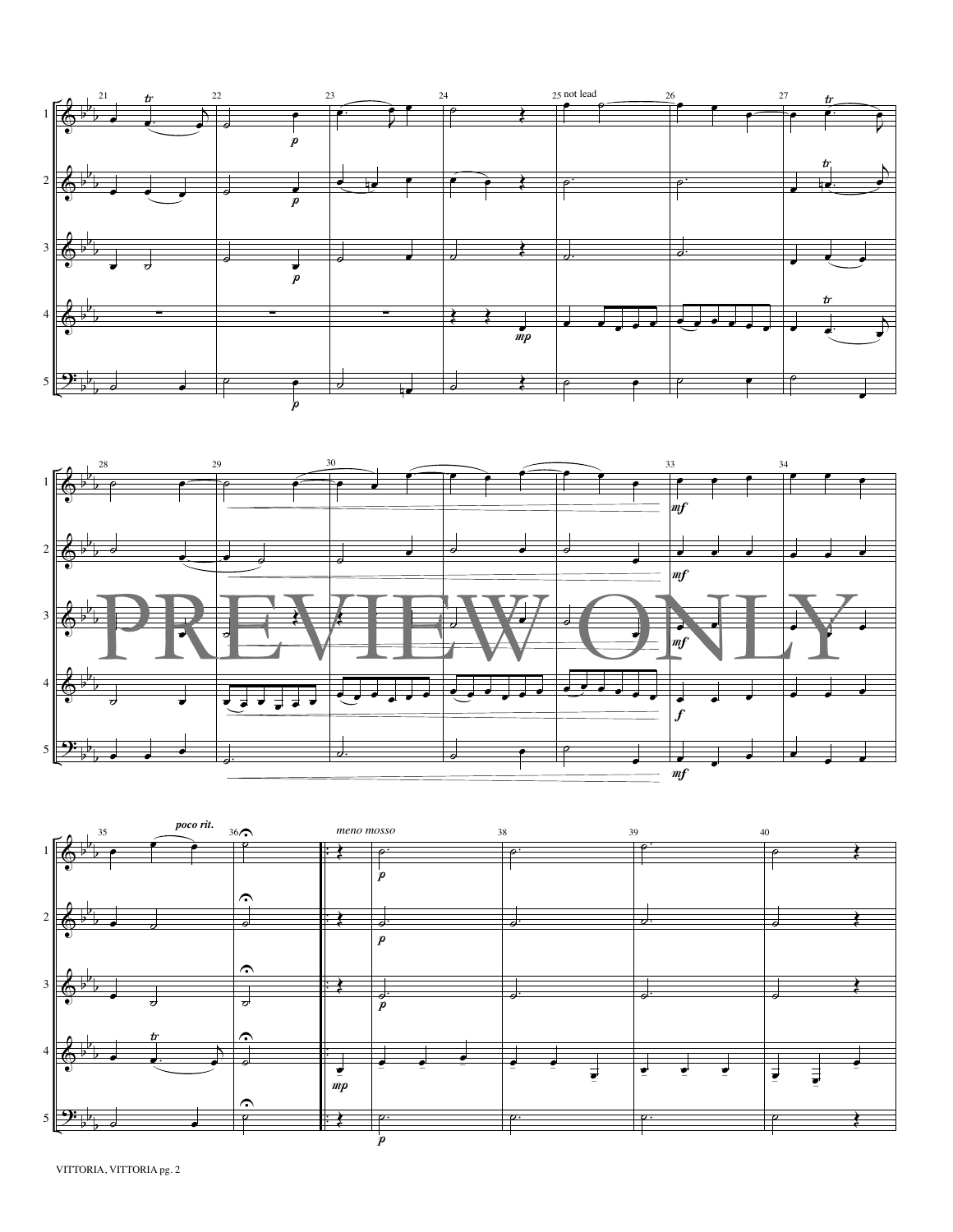





VITTORIA, VITTORIA pg. 3